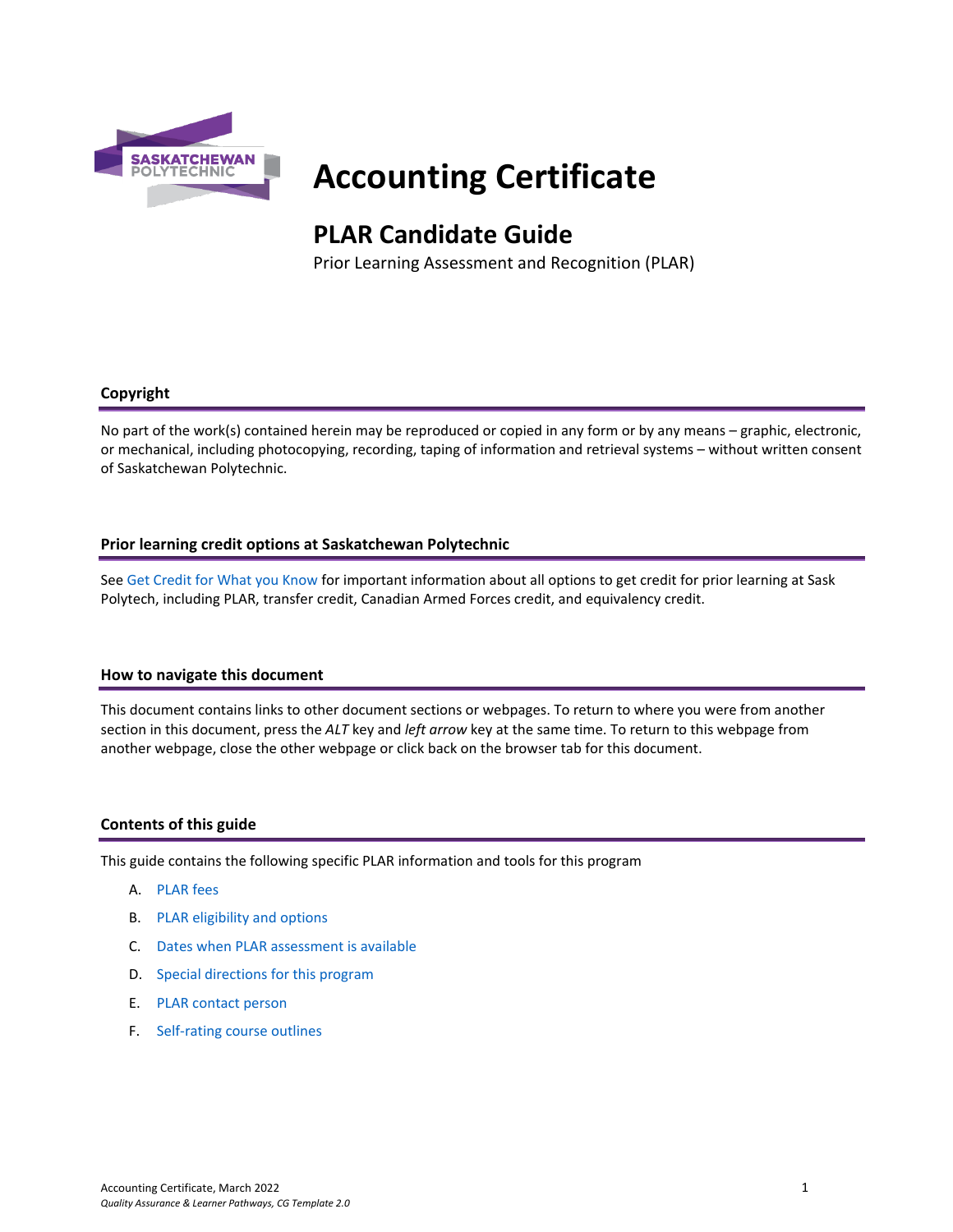# <span id="page-1-0"></span>**A. PLAR fees**

Fees for PLAR challenges are set to cover our costs for consultation, assessment, and related administrative tasks. PLAR fees are non-refundable and non-transferrable.

<span id="page-1-1"></span>The PLAR fees policy is subject to change for each new academic year. Please see the **Cost** section on the [PLAR webpage](https://saskpolytech.ca/admissions/get-credit/plar.aspx) for current fee information.

# **B. PLAR eligibility and options**

To be eligible for PLAR for courses in this program, you must consult with the PLAR contact person and be approved for PLAR assessment.

#### **Course pre-requisites and co-requisites**

Some courses have one or more other courses that must be completed first (pre-requisite) or at the same time (corequisite). See course outlines in this guide to identify any pre- or co-requisites for each course. Discuss with your [PLAR](#page-2-0)  [contact person](#page-2-0) how to deal with courses with co-requisites.

#### **Block assessment**

<span id="page-1-2"></span>Some programs may assess a cluster of courses together in one block, which may save you time and effort. Ask the PLAR [contact person](#page-2-0) whether there are any block assessment options in this program.

#### **C. Dates when PLAR assessment is available**

PLAR assessment for this program is available from Sept 1 to June 15 in each academic year.

#### <span id="page-1-3"></span>**All PLAR assessments must be completed by June 15 of each academic year**.

#### **D. Special directions for this program**

- 1. **Review** th[e PLAR process and FAQs](https://saskpolytech.ca/admissions/get-credit/plar.aspx) and the information in this guide.
- 2. **Self-rate** your learning for each course using the Course Outlines in this guide.
- 3. **Consult** with th[e PLAR contact person](#page-2-0) for PLAR approval. Be prepared to provide your resume, course selfratings (see section F), and a partially complete[d PLAR application.](https://saskpolytech.ca/admissions/resources/documents/plar-application-form.pdf) If you are approved for PLAR, the contact person will sign your PLAR application and explain next steps.
- 4. **Register** for PLAR a[t Registration/Enrollment Services](https://saskpolytech.ca/admissions/resources/contact-us.aspx) once you have signed approval on your [PLAR Application](http://saskpolytech.ca/admissions/resources/documents/plar-application-form.pdf)  [Form.](http://saskpolytech.ca/admissions/resources/documents/plar-application-form.pdf) The PLAR fee will be added to your student account.
- 5. **Finalize** an assessment plan with your assigned assessor**.**
- 6. **Complete** assessment before your PLAR registration expires.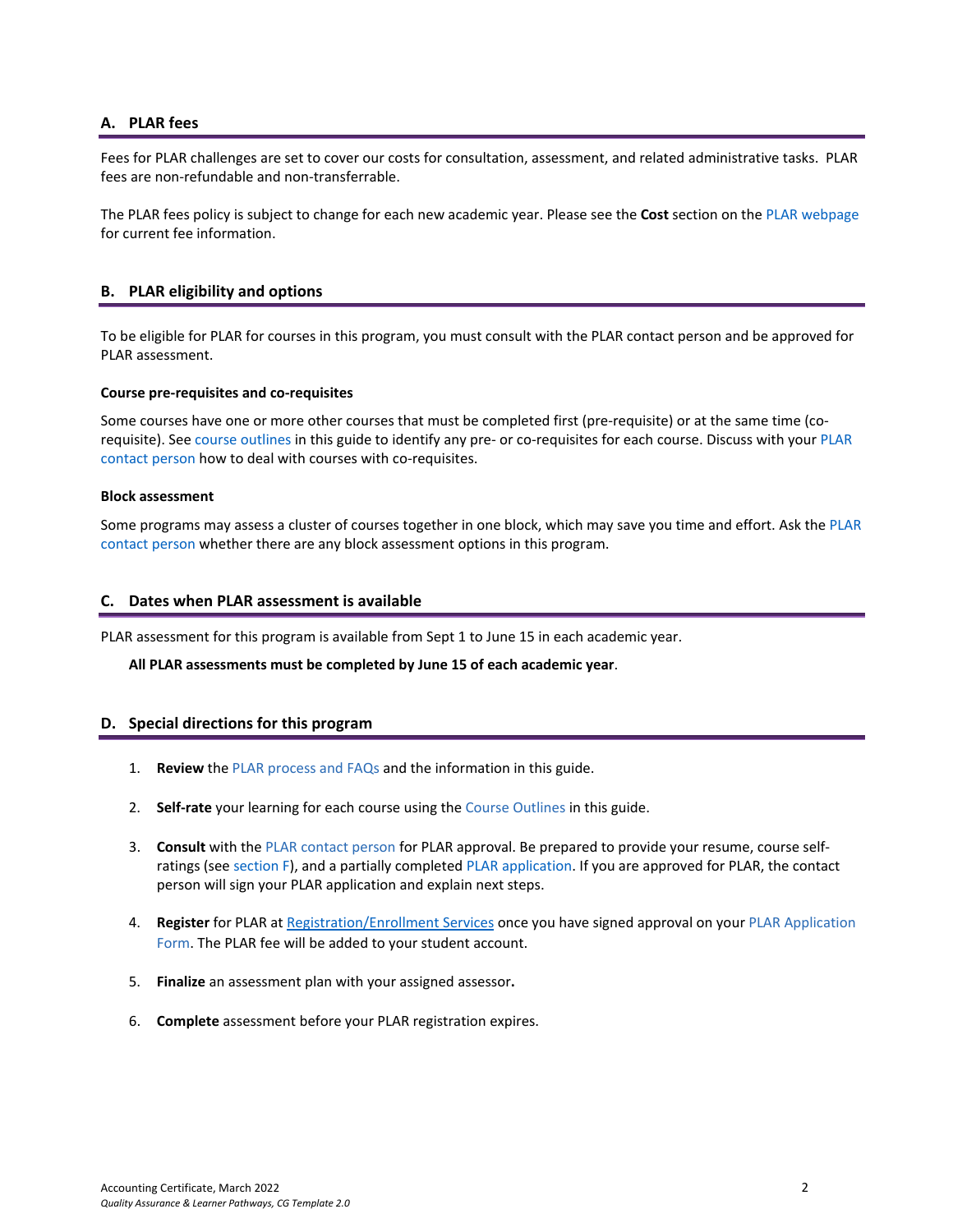#### <span id="page-2-0"></span>**E. PLAR contact person**

Contact the Program Head below to arrange a consultation **after** you have read this guide an[d general PLAR information](http://saskpolytech.ca/admissions/resources/prior-learning-process.aspx)  **and** rated yourself for each course (see next section). Consultation may be by phone, online, or in person. Be prepared to provide your resume, course self-ratings, and a partially completed [PLAR application.](https://saskpolytech.ca/admissions/resources/documents/plar-application-form.pdf#search=PLAR%20application) If agreement is reached to go ahead with PLAR, the contact person will sign approval on your PLAR application and explain the next steps. Admission to the program is required before you can register for PLAR.

> **Greg Burton, Program Head - Accounting** Saskatchewan Polytechnic, Moose Jaw Campus Phone: 306 – 691 - 8367 Email[: Greg.Burton@saskpolytech.ca](mailto:Greg.Burton@saskpolytech.ca)

#### <span id="page-2-1"></span>**F. Self-rating course outlines**

Clicking on a course code below opens a page where you can rate yourself on the knowledge and skills assessed for PLAR credit. For Arts & Sciences courses, clicking on the course code opens another PLAR guide. The PLAR contact [person](#page-2-0) for this program will refer you to another person to discuss PLAR for courses delivered by Arts & Sciences or another program/department.

| <b>COURSE</b><br><b>CODE</b> | <b>COURSE NAME</b>                         | <b>Delivered by another</b><br>department/program |
|------------------------------|--------------------------------------------|---------------------------------------------------|
| <b>ACCT 122</b>              | <b>Introductory Financial Accounting 1</b> |                                                   |
| <b>ACCT 125</b>              | <b>Introductory Financial Accounting 2</b> |                                                   |
| <b>ACCT 215</b>              | Intermediate Financial Accounting 1        |                                                   |
| <b>ACCT 216</b>              | Intermediate Financial Accounting 2        |                                                   |
| <b>ACCT 217</b>              | Intermediate Financial Accounting 3        |                                                   |
| <b>ACCT 218</b>              | Intermediate Financial Accounting 4        |                                                   |
| <b>ACCT 219</b>              | Management Information Systems             |                                                   |
| <b>ACCT 226</b>              | Cost Accounting 1                          |                                                   |
| <b>ACCT 227</b>              | Cost Accounting 2                          |                                                   |
| <b>ADTG 220</b>              | Auditing                                   |                                                   |
| <b>FIN 220</b>               | Finance                                    |                                                   |
| <b>TAX 201</b>               | Taxation 1                                 |                                                   |
| <b>TAX 202</b>               | Taxation 2                                 |                                                   |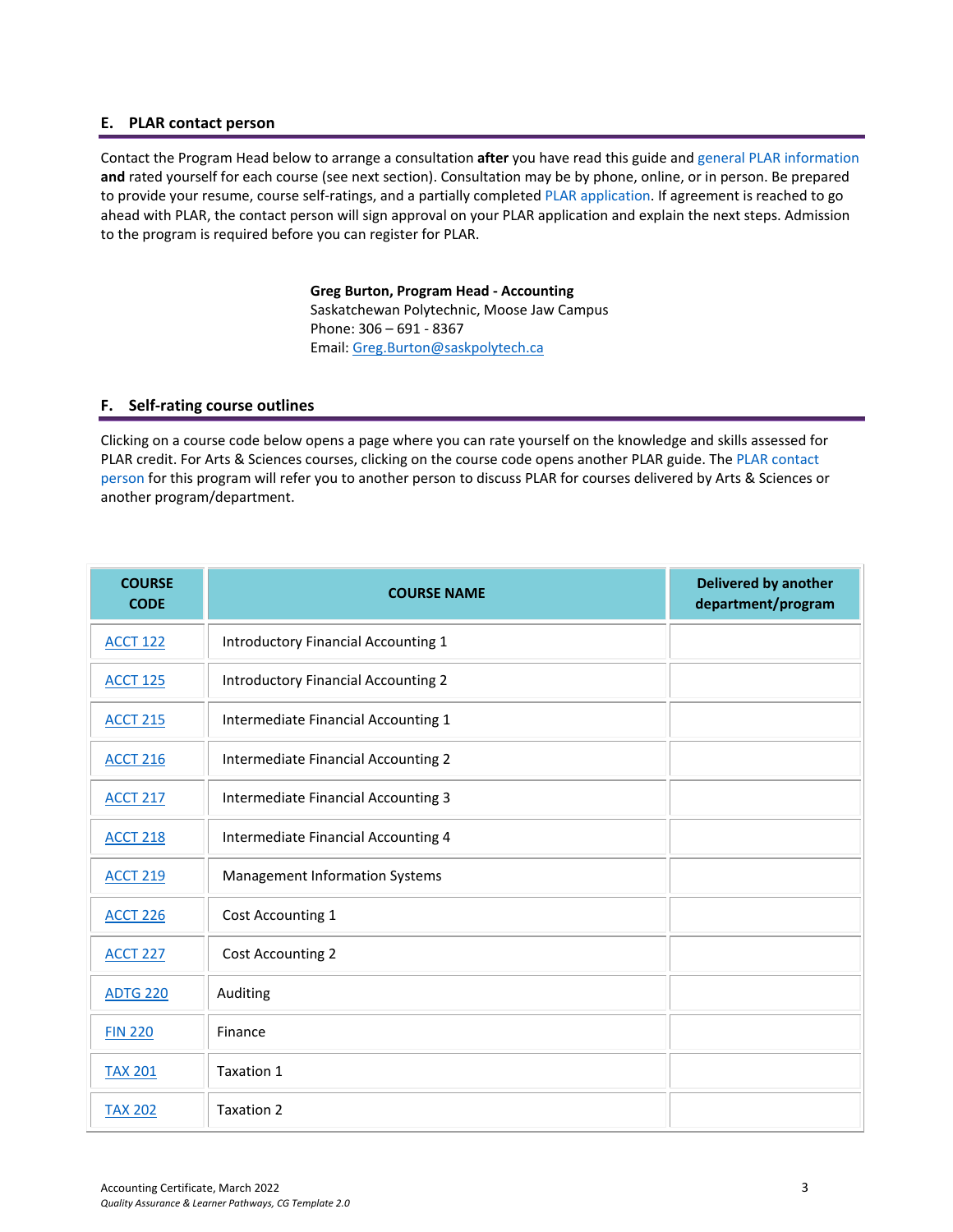#### <span id="page-3-0"></span>**ACCT 122 - Introductory Financial Accounting 1**

Your studies will focus on an introduction to financial accounting designed to provide you with accounting skills to handle business transactions. The course will include bookkeeping techniques, accounting for a merchandising concern and control over cash and receivables. ACCT 122 is a companion to ACCT 125 (Introductory Financial Accounting 2) which continues the study of basic financial accounting.

| Credit unit(s):               | 5.0  |
|-------------------------------|------|
| <b>Pre and Co Requisites:</b> | none |
| Equivalent course(s):         | none |

|                                                   |                                                     | Use a checkmark $(\checkmark)$ to rate yourself as follows for each learning outcome                                                                                                        |           |          |      |
|---------------------------------------------------|-----------------------------------------------------|---------------------------------------------------------------------------------------------------------------------------------------------------------------------------------------------|-----------|----------|------|
| None:                                             | Competent:<br>Learning:                             | I can apply this outcome without direction or supervision.<br>I am still learning skills and knowledge to apply this outcome.<br>I have no knowledge or experience related to this outcome. | Competent | Learning | None |
| 1.                                                |                                                     | Describe accounting and its uses.                                                                                                                                                           |           |          |      |
| 2.                                                |                                                     | Apply the "Accounting Equation" to business transactions.                                                                                                                                   |           |          |      |
| 3.                                                |                                                     | Prepare business transactions for a service company.                                                                                                                                        |           |          |      |
| Prepare period-end adjustments.<br>4.             |                                                     |                                                                                                                                                                                             |           |          |      |
| Implement period-end accounting procedures.<br>5. |                                                     |                                                                                                                                                                                             |           |          |      |
| 6.                                                | Demonstrate accounting for a merchandising company. |                                                                                                                                                                                             |           |          |      |
| 7.                                                | Apply alternative methods of valuing inventories.   |                                                                                                                                                                                             |           |          |      |
| 8.                                                | Apply procedures for internal control over cash.    |                                                                                                                                                                                             |           |          |      |
| 9.                                                |                                                     | Prepare transactions relating to receivables.                                                                                                                                               |           |          |      |
| 10. Describe ethical accounting practices.        |                                                     |                                                                                                                                                                                             |           |          |      |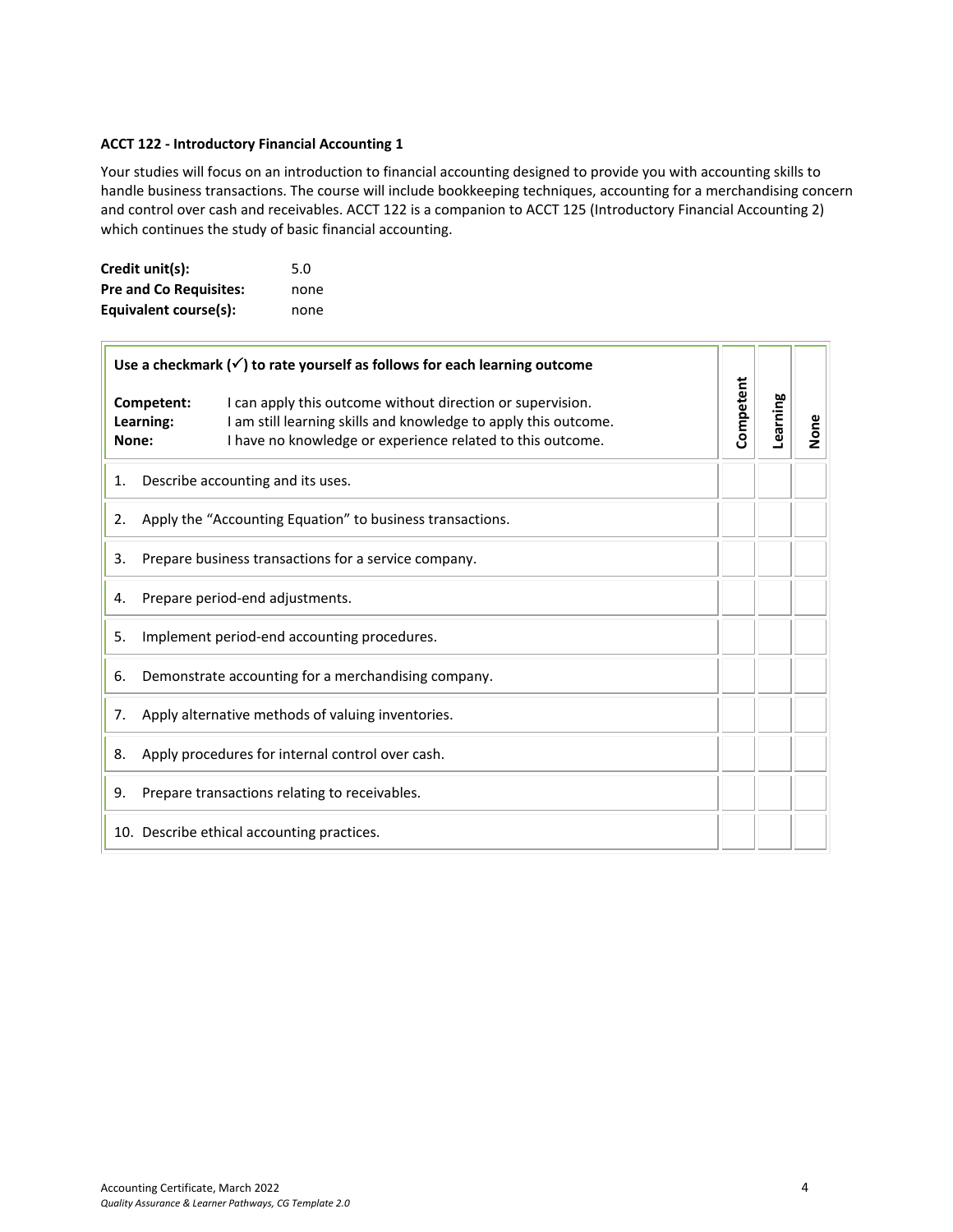#### <span id="page-4-0"></span>**ACCT 125 - Introductory Financial Accounting 2**

Your studies will focus on an introduction to financial accounting building on the skills you learned in ACCT 122 (Introductory Financial Accounting 1). Your studies include these topics: accounting for property, plant and equipment assets, current and non-current liabilities, partnerships, and corporations and accounting for payroll. In addition, you will learn to prepare a cash flow statement and perform ratio analysis.

| Credit unit(s):        | 5.0             |
|------------------------|-----------------|
| <b>Pre-Requisites:</b> | <b>ACCT 122</b> |
| Equivalent course(s):  | none            |

|                                                  |                                       | Use a checkmark $(\checkmark)$ to rate yourself as follows for each learning outcome                                                                                                        |           |          |      |
|--------------------------------------------------|---------------------------------------|---------------------------------------------------------------------------------------------------------------------------------------------------------------------------------------------|-----------|----------|------|
|                                                  | Competent:<br>Learning:<br>None:      | I can apply this outcome without direction or supervision.<br>I am still learning skills and knowledge to apply this outcome.<br>I have no knowledge or experience related to this outcome. | Competent | Learning | None |
| 1.                                               |                                       | Demonstrate accounting for payroll.                                                                                                                                                         |           |          |      |
| 2.                                               |                                       | Account for property, plant and equipment assets.                                                                                                                                           |           |          |      |
| 3.                                               |                                       | Account for intangible assets.                                                                                                                                                              |           |          |      |
| Account for current liabilities.<br>4.           |                                       |                                                                                                                                                                                             |           |          |      |
| Account for non-current liabilities.<br>5.       |                                       |                                                                                                                                                                                             |           |          |      |
| 6.                                               | Account for partnership transactions. |                                                                                                                                                                                             |           |          |      |
| 7.                                               | Account for corporate transactions.   |                                                                                                                                                                                             |           |          |      |
| 8.                                               |                                       | Prepare a cash flow statement.                                                                                                                                                              |           |          |      |
| 9.                                               |                                       | Perform ratio analysis of financial statements.                                                                                                                                             |           |          |      |
| 10. Debate ethical considerations in accounting. |                                       |                                                                                                                                                                                             |           |          |      |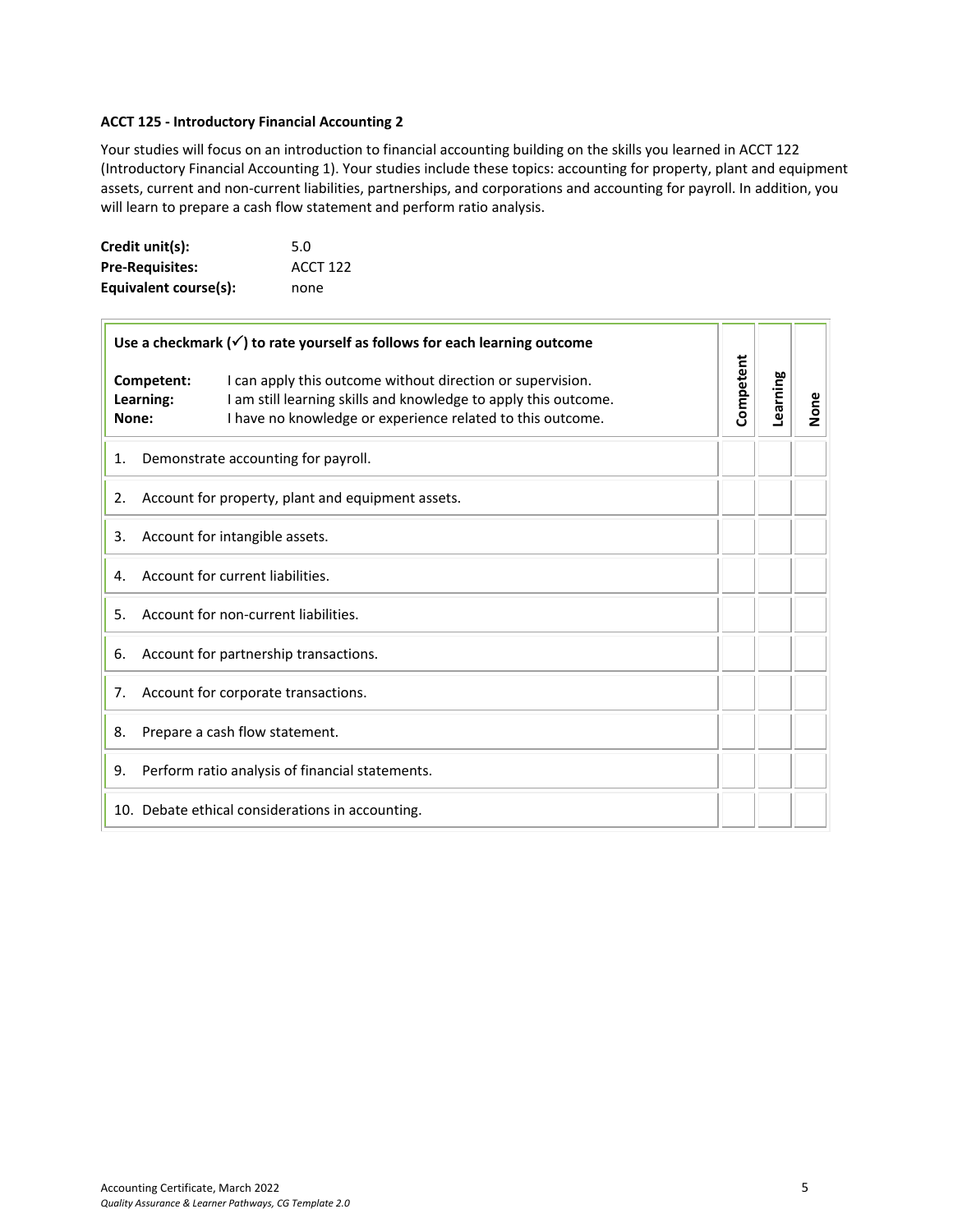#### <span id="page-5-0"></span>**ACCT 215 - Intermediate Financial Accounting 1**

You will complete an in-depth study of generally accepted accounting principles as applied to accounting for current assets. You will also learn about revenue recognition concepts applicable to both private and publicly accountable enterprises. Both International Financial Reporting Standards (IFRS) and Accounting Standards for Private Enterprises (ASPE) are considered as accounting standards.

| Credit unit(s):        | 4.O             |
|------------------------|-----------------|
| <b>Pre-Requisites:</b> | <b>ACCT 125</b> |
| Equivalent course(s):  | none            |

| Use a checkmark $(\checkmark)$ to rate yourself as follows for each learning outcome |                                                                                             |                                                                                                                                                                                             |           |          |      |
|--------------------------------------------------------------------------------------|---------------------------------------------------------------------------------------------|---------------------------------------------------------------------------------------------------------------------------------------------------------------------------------------------|-----------|----------|------|
|                                                                                      | Competent:<br>Learning:<br>None:                                                            | I can apply this outcome without direction or supervision.<br>I am still learning skills and knowledge to apply this outcome.<br>I have no knowledge or experience related to this outcome. | Competent | Learning | None |
| Describe the financial reporting environment.<br>1.                                  |                                                                                             |                                                                                                                                                                                             |           |          |      |
| Describe the foundational principles of accounting.<br>2.                            |                                                                                             |                                                                                                                                                                                             |           |          |      |
| Perform the steps in the accounting cycle.<br>3.                                     |                                                                                             |                                                                                                                                                                                             |           |          |      |
| Report financial performance.<br>4.                                                  |                                                                                             |                                                                                                                                                                                             |           |          |      |
| 5.                                                                                   | Prepare the statement of financial position.                                                |                                                                                                                                                                                             |           |          |      |
| 6.                                                                                   | Perform accounting to recognize revenue from sales transactions and long-term<br>contracts. |                                                                                                                                                                                             |           |          |      |
| 7.                                                                                   | Perform the accounting for cash, accounts receivable, and notes receivable.                 |                                                                                                                                                                                             |           |          |      |
| Perform the accounting for inventories.<br>8.                                        |                                                                                             |                                                                                                                                                                                             |           |          |      |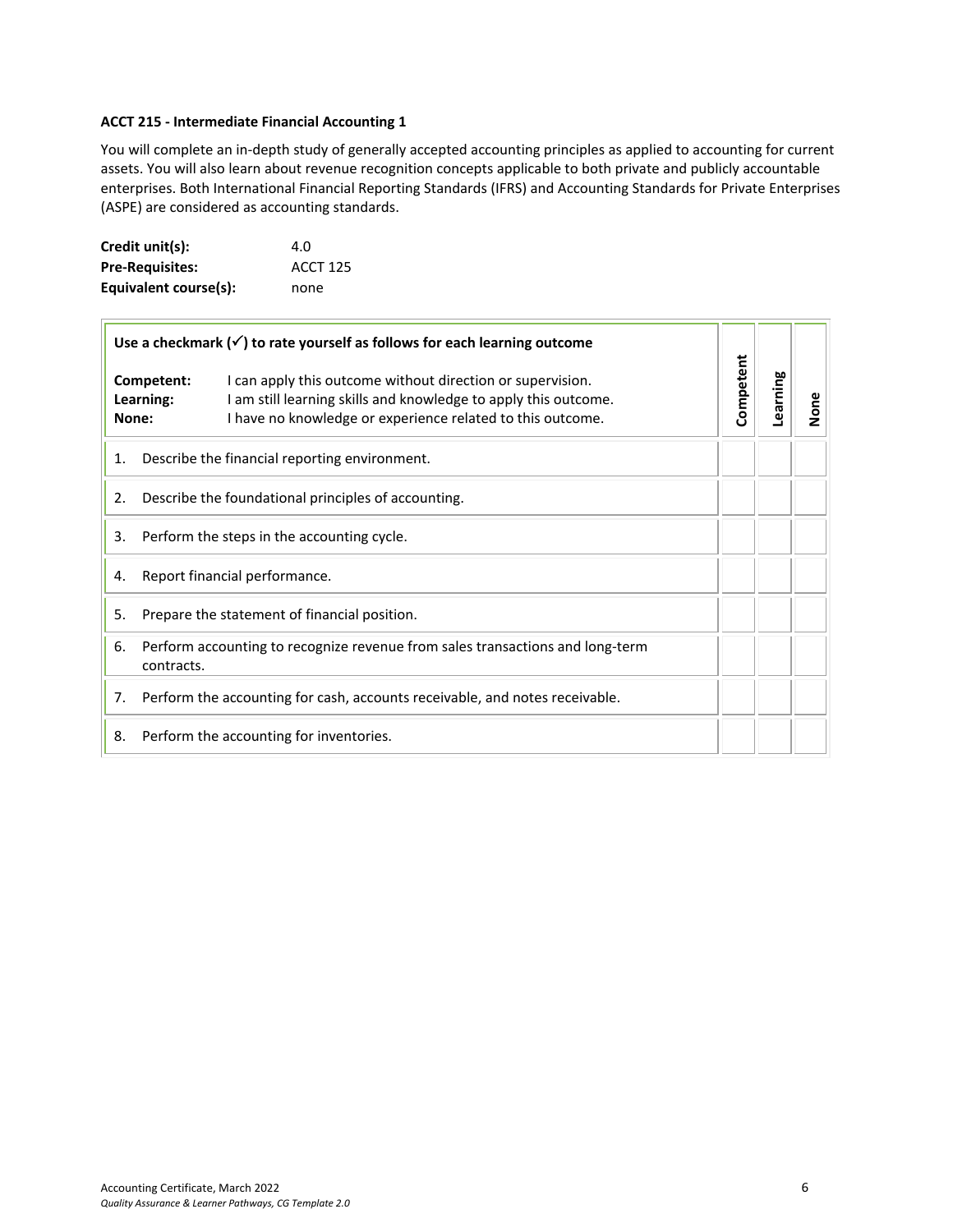# <span id="page-6-0"></span>**ACCT 216 - Intermediate Financial Accounting 2**

You will complete an in-depth study of generally accepted accounting principles as applied to accounting for capital assets, and temporary and long-term investments. Both International Financial Reporting Standards (IFRS) and Accounting Standards for Private Enterprises (ASPE) are considered as accounting standards.

| Credit unit(s):        | 4.0             |
|------------------------|-----------------|
| <b>Pre-Requisites:</b> | <b>ACCT 125</b> |
| Equivalent course(s):  | none            |

| Use a checkmark $(\checkmark)$ to rate yourself as follows for each learning outcome                                                                                                                                            |  |           |         |  |
|---------------------------------------------------------------------------------------------------------------------------------------------------------------------------------------------------------------------------------|--|-----------|---------|--|
| I can apply this outcome without direction or supervision.<br>Competent:<br>I am still learning skills and knowledge to apply this outcome.<br>Learning:<br>I have no knowledge or experience related to this outcome.<br>None: |  | Competent | earning |  |
| Perform the accounting for temporary, long-term, and strategic investments.<br>1.                                                                                                                                               |  |           |         |  |
| Perform the accounting for the acquisition, disposal, and exchange of capital assets.<br>2.                                                                                                                                     |  |           |         |  |
| Perform the accounting for capital assets after acquisition.<br>3.                                                                                                                                                              |  |           |         |  |
| Perform the accounting for intangible assets and goodwill.<br>4.                                                                                                                                                                |  |           |         |  |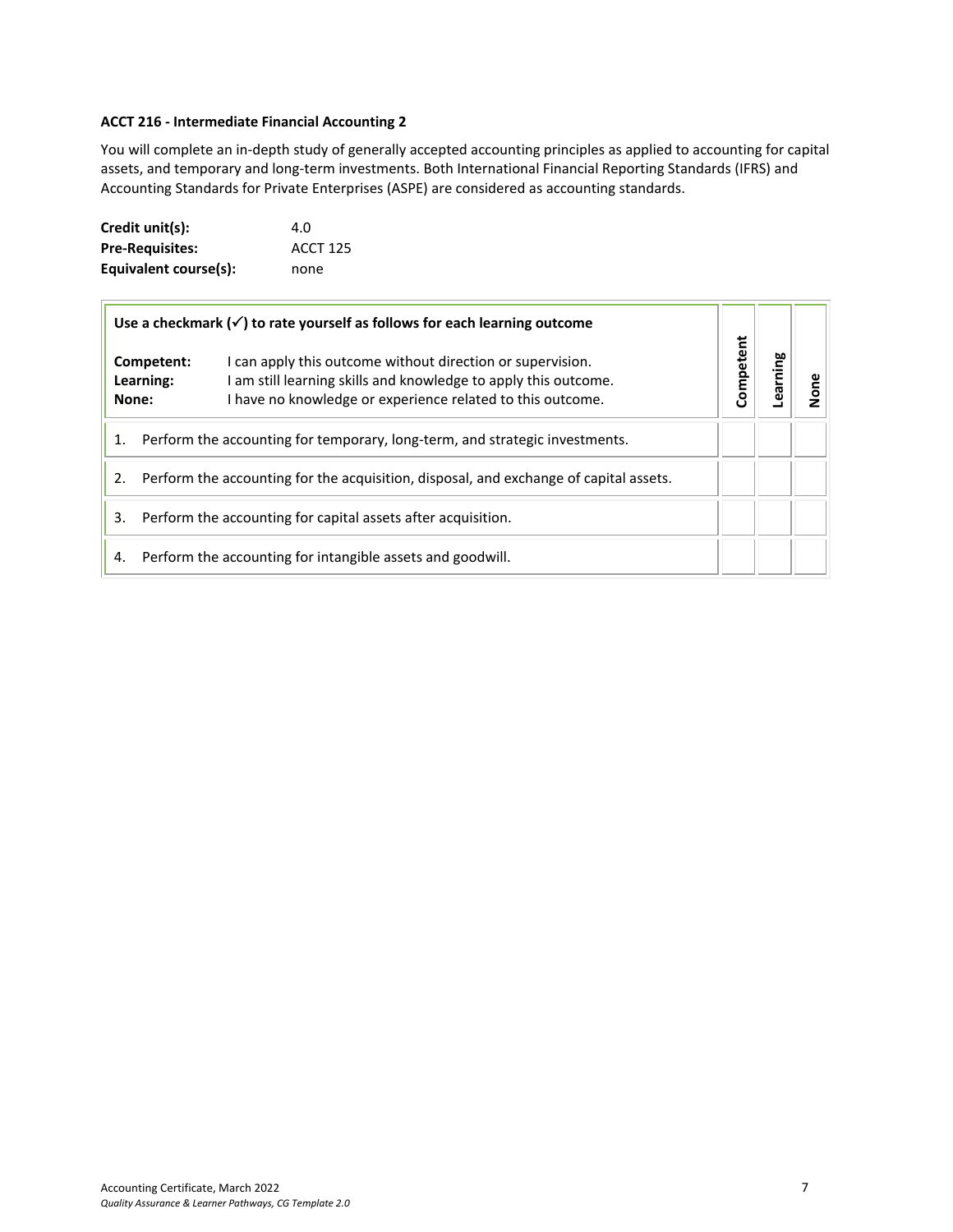#### <span id="page-7-0"></span>**ACCT 217 - Intermediate Financial Accounting 3**

You will continue your study of financial accounting begun in ACCT 215 and ACCT 216. Your studies will include current and long-term liabilities, shareholders' equity, derivative and hybrid instruments, share-based compensation, and earnings per share. Both International Financial Report Standards (IFRS) and Accounting Standards for Private Enterprises (ASPE) are considered as accounting standards.

| Credit unit(s):        | 4.O             |
|------------------------|-----------------|
| <b>Pre-Requisites:</b> | <b>ACCT 125</b> |
| Equivalent course(s):  | none            |

| Use a checkmark $(\checkmark)$ to rate yourself as follows for each learning outcome                                                                                                                                            |           |         |  |
|---------------------------------------------------------------------------------------------------------------------------------------------------------------------------------------------------------------------------------|-----------|---------|--|
| I can apply this outcome without direction or supervision.<br>Competent:<br>I am still learning skills and knowledge to apply this outcome.<br>Learning:<br>I have no knowledge or experience related to this outcome.<br>None: | Competent | earning |  |
| Perform accounting for non-financial and current liabilities.<br>1.                                                                                                                                                             |           |         |  |
| Perform accounting for long-term financial liabilities.<br>2.                                                                                                                                                                   |           |         |  |
| Perform accounting for shareholders' equity.<br>3.                                                                                                                                                                              |           |         |  |
| Perform accounting for derivatives, hybrid and compound financial instruments, and<br>4.<br>share-based compensation.                                                                                                           |           |         |  |
| Calculate basic and diluted earnings per share.<br>5.                                                                                                                                                                           |           |         |  |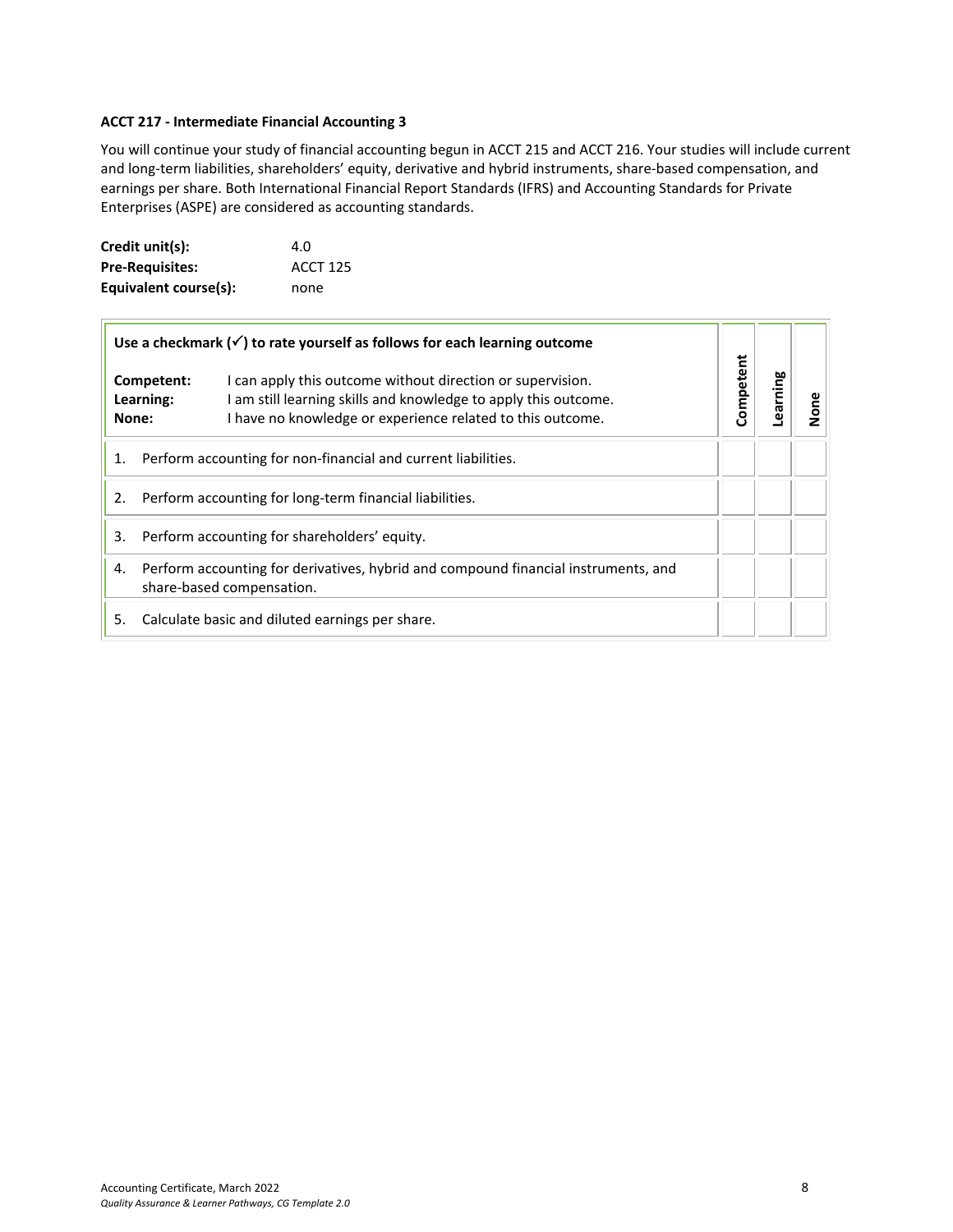#### <span id="page-8-0"></span>**ACCT 218 - Intermediate Financial Accounting 4**

You will continue your study of financial accounting begun in ACCT 215 and ACCT 216. Your studies will include accounting for corporate income taxes and pensions, leases, changes in policy, estimates and correction of errors, and preparing the statement of cash flows. Both International Financial Report Standards (IFRS) and Accounting Standards for Private Enterprises (ASPE) are considered as accounting standards.

| Credit unit(s):               | 3.0             |
|-------------------------------|-----------------|
| <b>Pre and Co Requisites:</b> | <b>ACCT 125</b> |
| Equivalent course(s):         | none            |

| Use a checkmark $(\checkmark)$ to rate yourself as follows for each learning outcome                                                                                                                                            |           |         |  |
|---------------------------------------------------------------------------------------------------------------------------------------------------------------------------------------------------------------------------------|-----------|---------|--|
| I can apply this outcome without direction or supervision.<br>Competent:<br>I am still learning skills and knowledge to apply this outcome.<br>Learning:<br>I have no knowledge or experience related to this outcome.<br>None: | Competent | earning |  |
| Perform accounting for corporate income taxes.<br>1.                                                                                                                                                                            |           |         |  |
| Perform accounting for pensions.<br>2.                                                                                                                                                                                          |           |         |  |
| Perform accounting for capital and operating leases.<br>3.                                                                                                                                                                      |           |         |  |
| Perform accounting for changes in accounting policy, changes in estimates, and analysis<br>4.<br>and correction of errors.                                                                                                      |           |         |  |
| Prepare a statement of cash flows.<br>5.                                                                                                                                                                                        |           |         |  |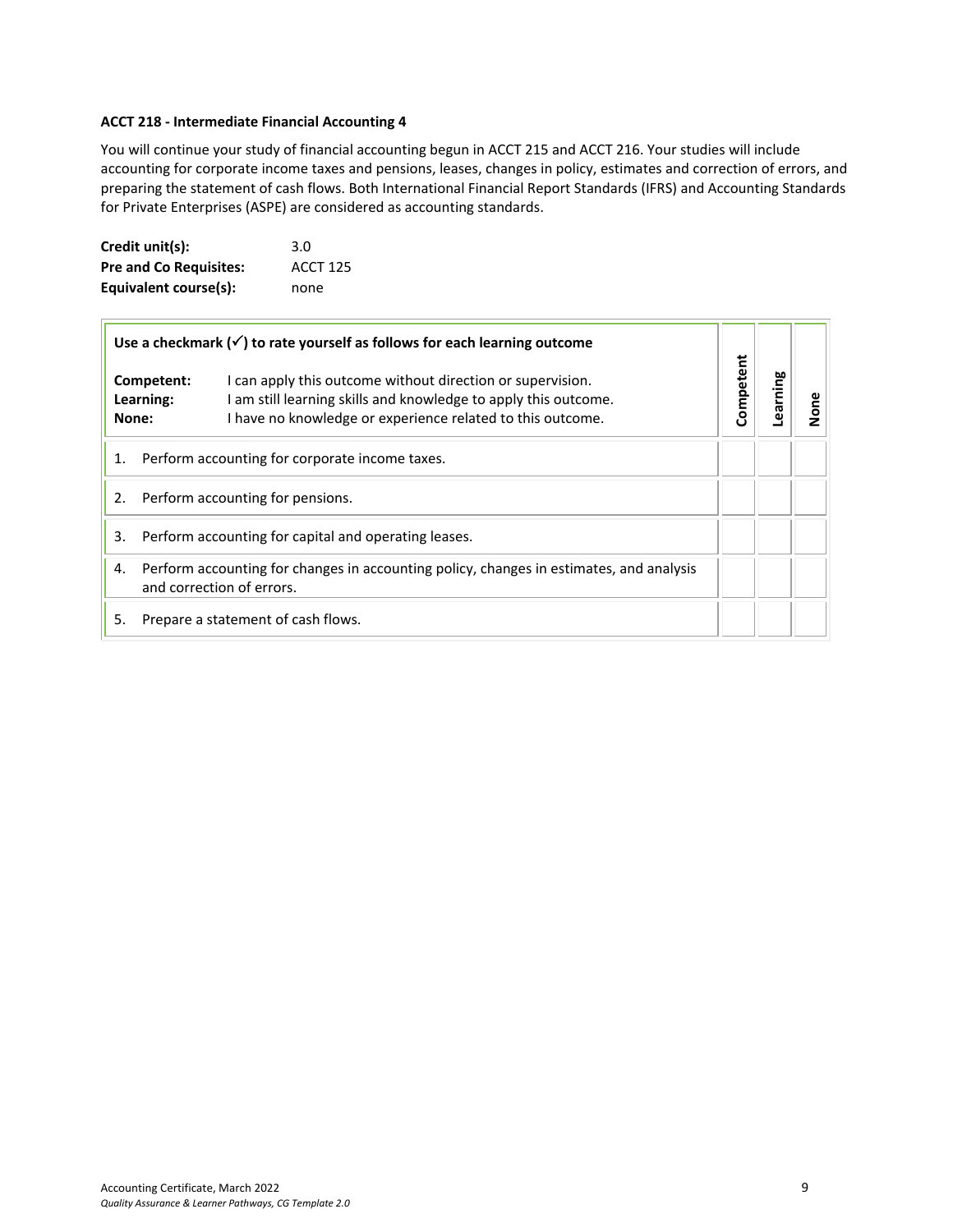# <span id="page-9-0"></span>**ACCT 219 - Management Information Systems**

You will study fundamental concepts of management information systems including business processes, data organization, integrity, privacy and security, e-commerce, ERP systems, business analytics, system development life cycle, and hardware and software components.

| Credit unit(s):        | 4.O             |
|------------------------|-----------------|
| <b>Pre-Requisites:</b> | <b>ACCT 122</b> |
| Equivalent course(s):  | none            |

| Use a checkmark $(\checkmark)$ to rate yourself as follows for each learning outcome |                                                              |                                                                                                                                                                                             |           |          |      |
|--------------------------------------------------------------------------------------|--------------------------------------------------------------|---------------------------------------------------------------------------------------------------------------------------------------------------------------------------------------------|-----------|----------|------|
| None:                                                                                | Competent:<br>Learning:                                      | I can apply this outcome without direction or supervision.<br>I am still learning skills and knowledge to apply this outcome.<br>I have no knowledge or experience related to this outcome. | Competent | Learning | None |
| 1.                                                                                   |                                                              | Identify general business information systems.                                                                                                                                              |           |          |      |
| 2.                                                                                   |                                                              | Describe the business processes and competitive advantage within an organization.                                                                                                           |           |          |      |
| 3.                                                                                   |                                                              | Analyze information security, privacy, and data integrity controls.                                                                                                                         |           |          |      |
| 4.                                                                                   |                                                              | Demonstrate data organization and knowledge management.                                                                                                                                     |           |          |      |
| 5.                                                                                   |                                                              | Explain e-commerce theory and its impact on business.                                                                                                                                       |           |          |      |
| Analyze transaction processing and ERP systems.<br>6.                                |                                                              |                                                                                                                                                                                             |           |          |      |
| 7.                                                                                   | Apply business analytics tools to decision-making processes. |                                                                                                                                                                                             |           |          |      |
| 8.                                                                                   | development.                                                 | Explain the systems development life cycle and the methods used for systems                                                                                                                 |           |          |      |
| 9.                                                                                   |                                                              | Analyze key hardware components in a system.                                                                                                                                                |           |          |      |
|                                                                                      |                                                              | 10. Describe types and applications of systems software.                                                                                                                                    |           |          |      |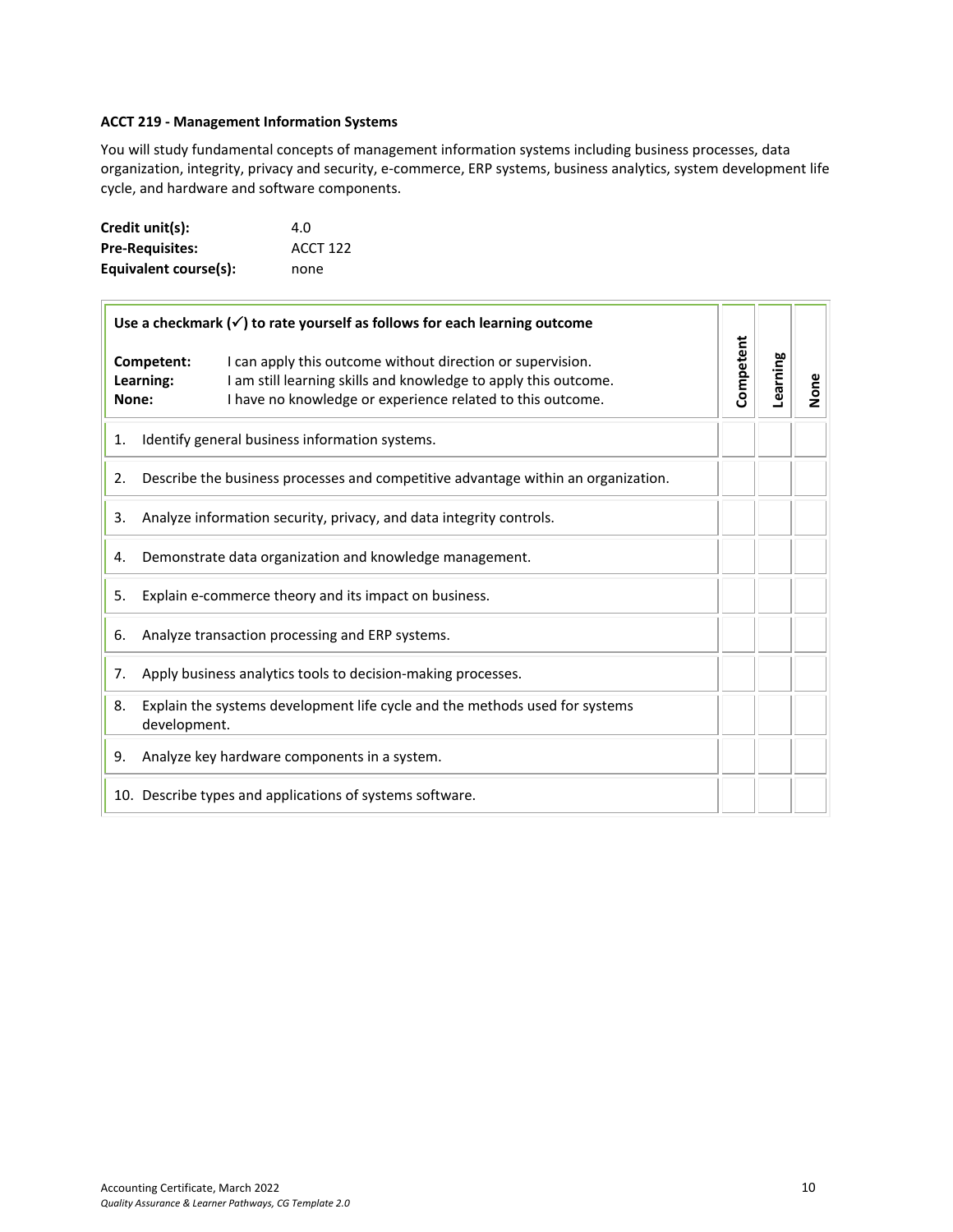# <span id="page-10-0"></span>**ACCT 226 - Cost Accounting 1**

You will study introductory concepts of cost accounting theory and practice. You will focus on the differences between cost accounting and financial accounting, various cost accounting terms, an introduction to costing systems, and responsibility accounting using master and flexible budgets.

| Credit unit(s):        | 4.O             |
|------------------------|-----------------|
| <b>Pre-Requisites:</b> | <b>ACCT 125</b> |
| Equivalent course(s):  | none            |

| Use a checkmark $(\checkmark)$ to rate yourself as follows for each learning outcome |                                                                                                                                                                                             |           |          |      |
|--------------------------------------------------------------------------------------|---------------------------------------------------------------------------------------------------------------------------------------------------------------------------------------------|-----------|----------|------|
| Competent:<br>Learning:<br>None:                                                     | I can apply this outcome without direction or supervision.<br>I am still learning skills and knowledge to apply this outcome.<br>I have no knowledge or experience related to this outcome. | Competent | Learning | None |
| 1.                                                                                   | Explain basic cost accounting terms and concepts.                                                                                                                                           |           |          |      |
| 2.                                                                                   | Prepare a schedule of Cost of Goods Manufactured.                                                                                                                                           |           |          |      |
| 3.                                                                                   | Use Cost-Volume-Profit Analysis as a decision-making tool.                                                                                                                                  |           |          |      |
| 4.                                                                                   | Analyze cost behaviors.                                                                                                                                                                     |           |          |      |
| 5.                                                                                   | Use a basic job-order costing system.                                                                                                                                                       |           |          |      |
| Apply job costing skills in an activity-based costing environment.<br>6.             |                                                                                                                                                                                             |           |          |      |
| Prepare a Master Budget for responsibility accounting.<br>7.                         |                                                                                                                                                                                             |           |          |      |
| 8.                                                                                   | Prepare a cash budget.                                                                                                                                                                      |           |          |      |
| 9.                                                                                   | Interpret direct cost variances using flexible budgeting tools.                                                                                                                             |           |          |      |
|                                                                                      | 10. Interpret indirect cost variances using flexible budgeting tools.                                                                                                                       |           |          |      |
|                                                                                      | 11. Explain the difference in net income between variable and absorption costing income<br>statements.                                                                                      |           |          |      |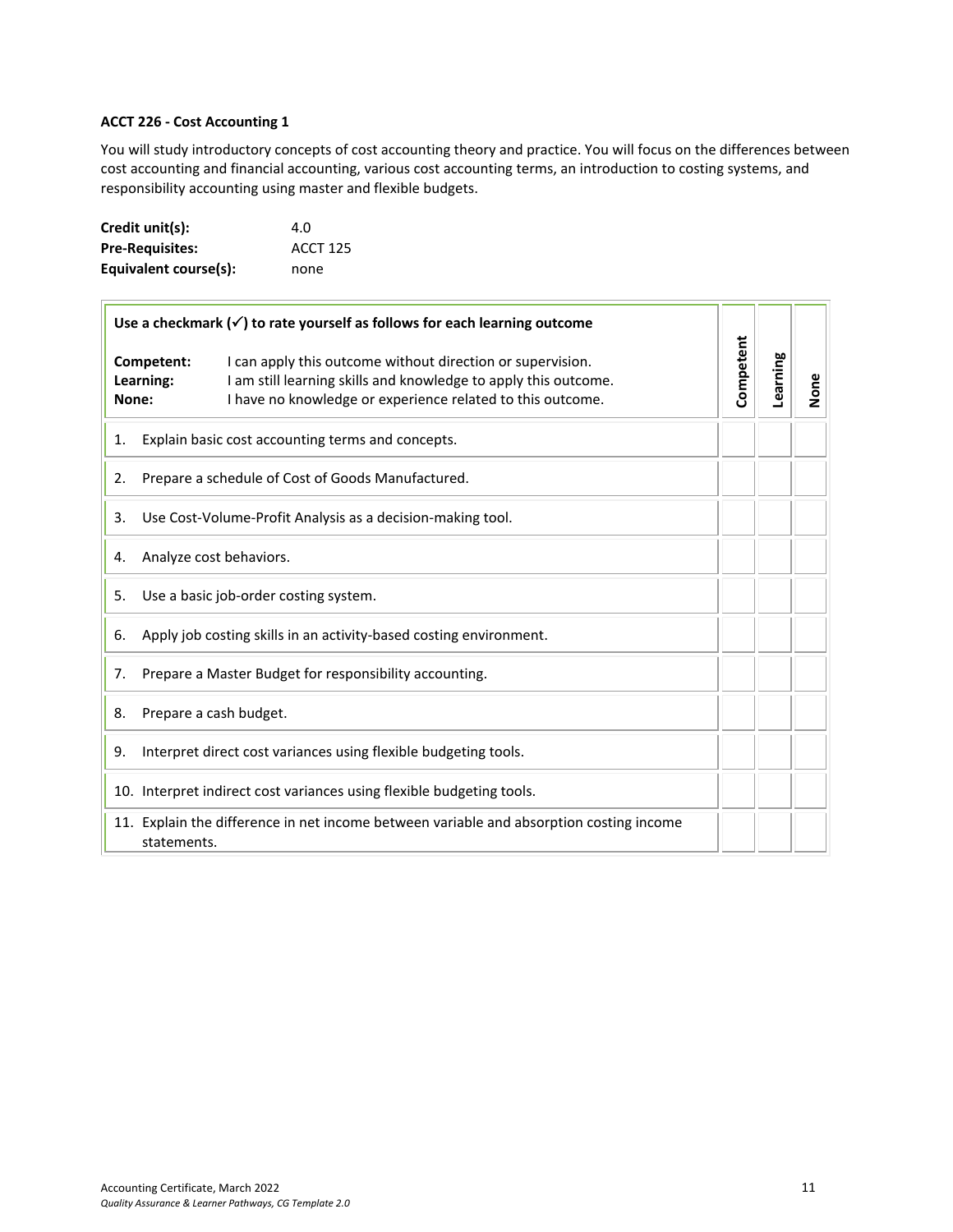# <span id="page-11-0"></span>**ACCT 227 - Cost Accounting 2**

Your studies will be a continuation of Cost Accounting 1 (ACCT 226). You will study non-routine decision making, cost allocation theory and methods, process costing, hybrid costing systems, inventory management and sales and input variances.

| Credit unit(s):        | 4.0      |
|------------------------|----------|
| <b>Pre-Requisites:</b> | ACCT 226 |
| Equivalent course(s):  | none     |

| Use a checkmark $(\checkmark)$ to rate yourself as follows for each learning outcome |                                                                                |                                                                                                                                                                                             |           |          |      |
|--------------------------------------------------------------------------------------|--------------------------------------------------------------------------------|---------------------------------------------------------------------------------------------------------------------------------------------------------------------------------------------|-----------|----------|------|
| None:                                                                                | Competent:<br>Learning:                                                        | I can apply this outcome without direction or supervision.<br>I am still learning skills and knowledge to apply this outcome.<br>I have no knowledge or experience related to this outcome. | Competent | Learning | None |
| 1.                                                                                   |                                                                                | Use relevant cost techniques for non-routine decision making.                                                                                                                               |           |          |      |
| 2.                                                                                   |                                                                                | Apply product pricing techniques.                                                                                                                                                           |           |          |      |
| 3.                                                                                   |                                                                                | Allocate indirect costs to production.                                                                                                                                                      |           |          |      |
| 4.                                                                                   |                                                                                | Allocate costs to joint products.                                                                                                                                                           |           |          |      |
| Interpret sales and input variances.<br>5.                                           |                                                                                |                                                                                                                                                                                             |           |          |      |
| 6.                                                                                   | Prepare cost of production reports for companies using process costing.        |                                                                                                                                                                                             |           |          |      |
| 7.                                                                                   | Prepare journal entries for spoilage, rework, and scrap under process costing. |                                                                                                                                                                                             |           |          |      |
| 8.                                                                                   |                                                                                | Prepare journal entries for spoilage, rework, and scrap under job costing.                                                                                                                  |           |          |      |
| 9.                                                                                   |                                                                                | Prepare journal entries for costs under hybrid costing methods.                                                                                                                             |           |          |      |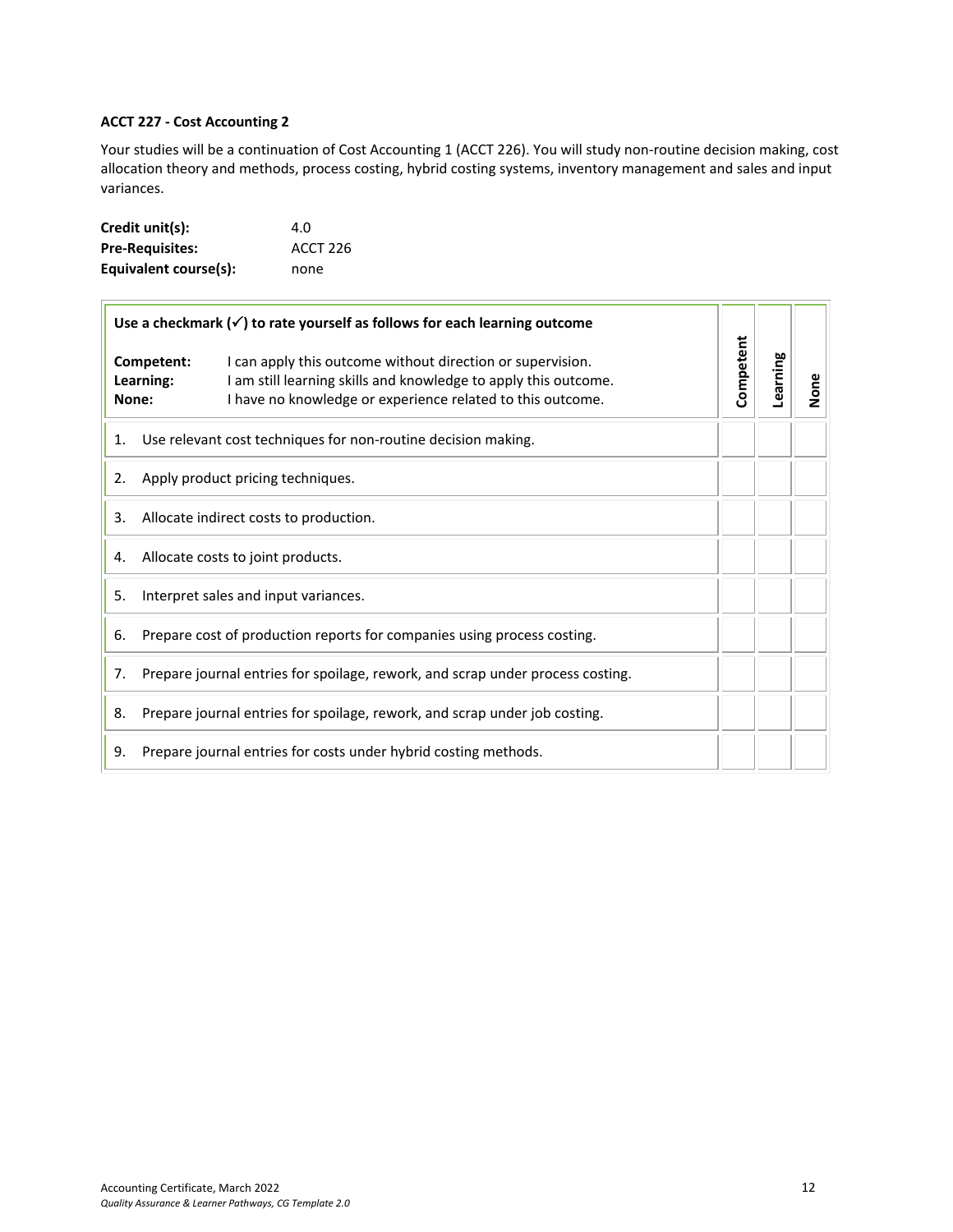# <span id="page-12-0"></span>**ADTG 220 - Auditing**

Your studies will include an introduction to auditing, its objectives and reports, the types of evidence and documentations required, the study of internal control, and audit sampling. You will study the processes of the audit of revenue and collections and acquisitions and expenditures.

| Credit unit(s):        | 4.O             |
|------------------------|-----------------|
| <b>Pre-Requisites:</b> | <b>ACCT 125</b> |
| Equivalent course(s):  | none            |

| Use a checkmark $(\checkmark)$ to rate yourself as follows for each learning outcome |                                                                                                                                                                                             |           |          |      |
|--------------------------------------------------------------------------------------|---------------------------------------------------------------------------------------------------------------------------------------------------------------------------------------------|-----------|----------|------|
| Competent:<br>Learning:<br>None:                                                     | I can apply this outcome without direction or supervision.<br>I am still learning skills and knowledge to apply this outcome.<br>I have no knowledge or experience related to this outcome. | Competent | Learning | None |
| 1.                                                                                   | Describe the auditing profession.                                                                                                                                                           |           |          |      |
| 2.                                                                                   | Apply generally accepted auditing standards (GAAS) to various audit situations.                                                                                                             |           |          |      |
| 3.                                                                                   | Select the correct audit report to match audit findings.                                                                                                                                    |           |          |      |
| 4.                                                                                   | Describe the audit engagement.                                                                                                                                                              |           |          |      |
| Gather audit evidence.<br>5.                                                         |                                                                                                                                                                                             |           |          |      |
| Evaluate internal controls.<br>6.                                                    |                                                                                                                                                                                             |           |          |      |
| Use audit sampling techniques.<br>7.                                                 |                                                                                                                                                                                             |           |          |      |
| 8.                                                                                   | Audit the revenue and collections controls.                                                                                                                                                 |           |          |      |
| 9.                                                                                   | Perform substantive tests – revenue and collection.                                                                                                                                         |           |          |      |
|                                                                                      | 10. Audit the acquisition and expenditure controls.                                                                                                                                         |           |          |      |
|                                                                                      | 11. Perform substantive tests – acquisition and expenditures.                                                                                                                               |           |          |      |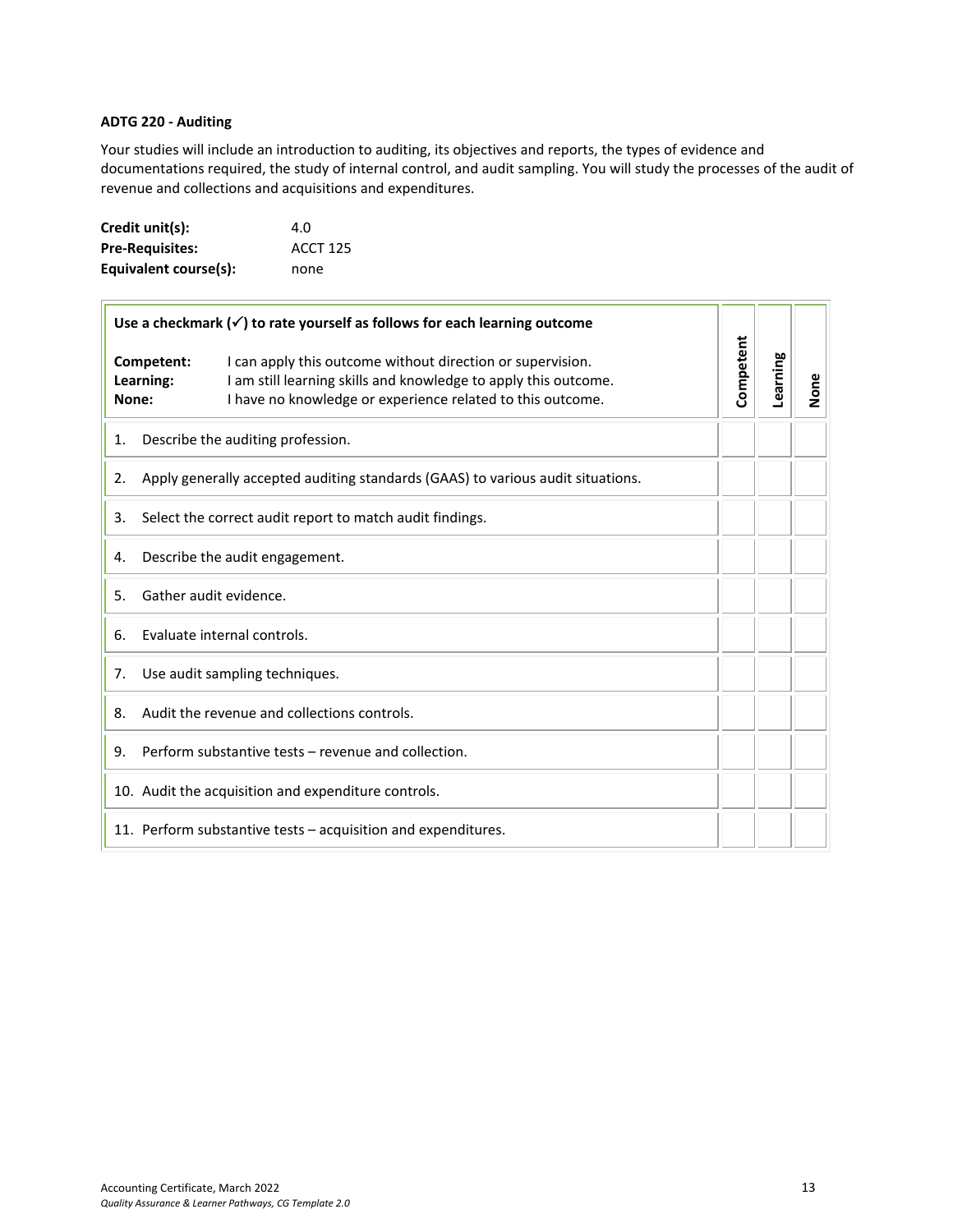# <span id="page-13-0"></span>**FIN 220 - Finance**

You will become familiar with the role of finance and its implication for risk, income and control, credit conditions and a firm's state of liquidity. The course content includes sources of capital and corporate borrowing, cost of capital theory and optimal capital structure, and the capital budget decision-making.

| Credit unit(s):        | 4.O             |
|------------------------|-----------------|
| <b>Pre-Requisites:</b> | <b>ACCT 122</b> |
| Equivalent course(s):  | none            |

| Use a checkmark $(\checkmark)$ to rate yourself as follows for each learning outcome |                                                                                                                                                                                                                                 |           |          |      |
|--------------------------------------------------------------------------------------|---------------------------------------------------------------------------------------------------------------------------------------------------------------------------------------------------------------------------------|-----------|----------|------|
|                                                                                      | I can apply this outcome without direction or supervision.<br>Competent:<br>I am still learning skills and knowledge to apply this outcome.<br>Learning:<br>I have no knowledge or experience related to this outcome.<br>None: | Competent | Learning | None |
| 1.                                                                                   | Explain the goals and functions of financial management.                                                                                                                                                                        |           |          |      |
| 2.                                                                                   | Prepare an analysis of financial performance using financial statements, forecasts, and<br>ratios.                                                                                                                              |           |          |      |
| 3.                                                                                   | Demonstrate the effects of leveraging on financial conditions.                                                                                                                                                                  |           |          |      |
| 4.                                                                                   | Demonstrate the effects that working capital have on financing decisions.                                                                                                                                                       |           |          |      |
| 5.                                                                                   | Determine current asset management from a cost/benefit approach.                                                                                                                                                                |           |          |      |
| 6.                                                                                   | Apply financial formulas to calculate values and rates of return for financial assets and<br>sources of short-term financing.                                                                                                   |           |          |      |
| 7.                                                                                   | Determine the cost of capital.                                                                                                                                                                                                  |           |          |      |
| 8.                                                                                   | Demonstrate the utilization of various models in capital budgeting decision.                                                                                                                                                    |           |          |      |
| 9.                                                                                   | Apply statistical formulas to assess risk in capital budgeting.                                                                                                                                                                 |           |          |      |
|                                                                                      | 10. Discuss capital markets.                                                                                                                                                                                                    |           |          |      |
|                                                                                      | 11. Describe the role of investment dealers and differences between public and private<br>placement in investment underwriting.                                                                                                 |           |          |      |
|                                                                                      | 12. Conduct an evaluation of factors involving financial decisions.                                                                                                                                                             |           |          |      |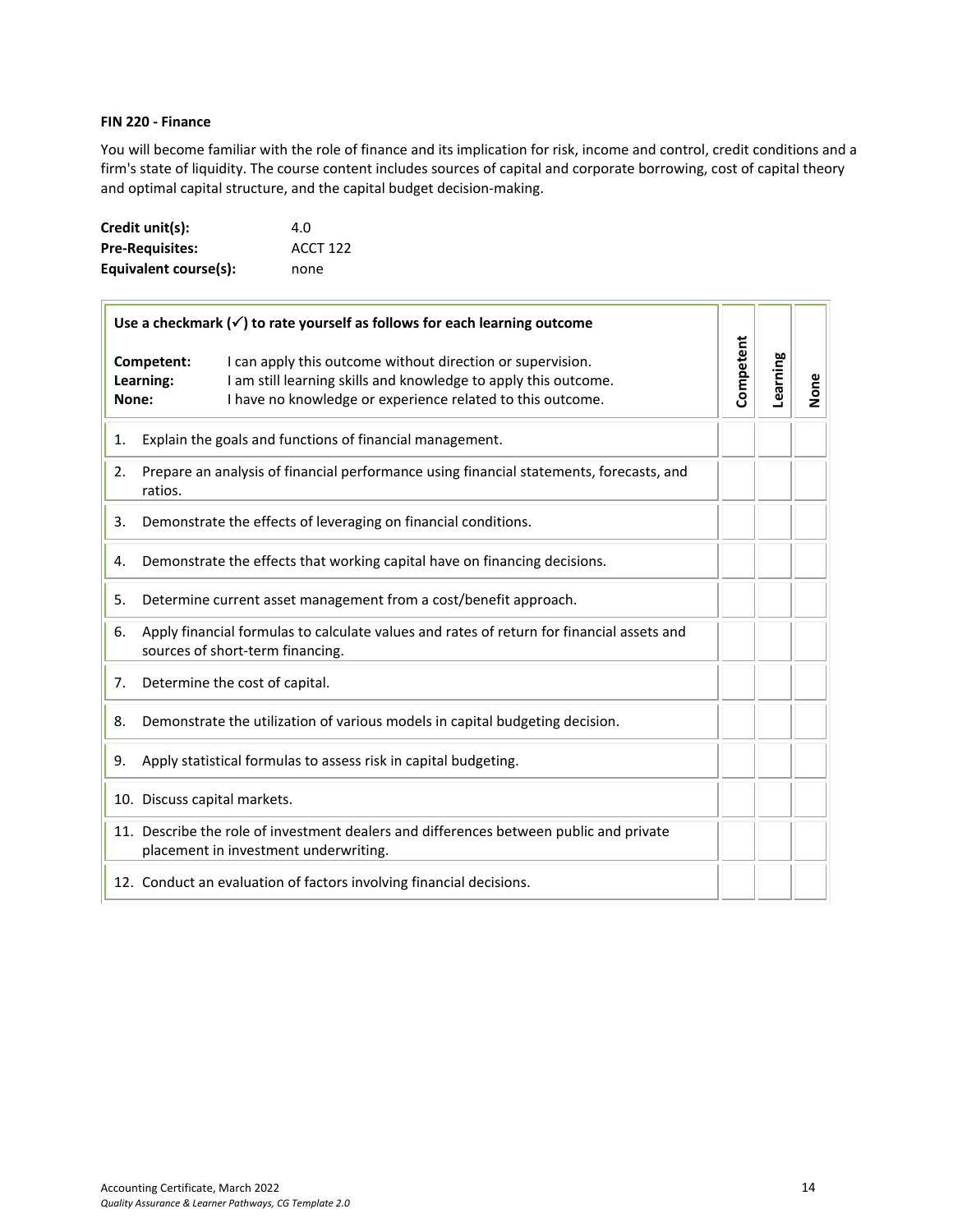# <span id="page-14-0"></span>**TAX 201 - Taxation 1**

 $\overline{a}$ 

Your studies will include an introduction to the Income Tax Act including the structure of fiscal legislation, administration, and enforcement practices as they pertain to personal income tax. The course includes the calculation of taxable income, calculation of tax, and the completion of personal income tax returns.

| Credit unit(s):        | 3.0             |
|------------------------|-----------------|
| <b>Pre-Requisites:</b> | <b>ACCT 125</b> |
| Equivalent course(s):  | none            |

| Use a checkmark $(\checkmark)$ to rate yourself as follows for each learning outcome |                                                                                                                                                                                                                        |           |          |      |
|--------------------------------------------------------------------------------------|------------------------------------------------------------------------------------------------------------------------------------------------------------------------------------------------------------------------|-----------|----------|------|
| None:                                                                                | Competent:<br>I can apply this outcome without direction or supervision.<br>Learning:<br>I am still learning skills and knowledge to apply this outcome.<br>I have no knowledge or experience related to this outcome. | Competent | Learning | None |
| 1.                                                                                   | Discuss Canadian Income Tax Legislation, administration, and enforcement of the Income<br>Tax Act.                                                                                                                     |           |          |      |
| 2.                                                                                   | Identify the residency status of an individual and the types of income each resident is to<br>report.                                                                                                                  |           |          |      |
| 3.                                                                                   | Determine the types of income and taxable benefits that are included in net employment<br>income for tax purposes.                                                                                                     |           |          |      |
| 4.                                                                                   | Calculate the expenses that are deducted from employment income to arrive at net<br>employment income.                                                                                                                 |           |          |      |
| 5.                                                                                   | Determine the personal tax credits that are allowed for different individuals.                                                                                                                                         |           |          |      |
| 6.                                                                                   | Calculate personal federal and provincial taxes.                                                                                                                                                                       |           |          |      |
| 7.                                                                                   | Calculate taxable capital gains and allowable capital losses.                                                                                                                                                          |           |          |      |